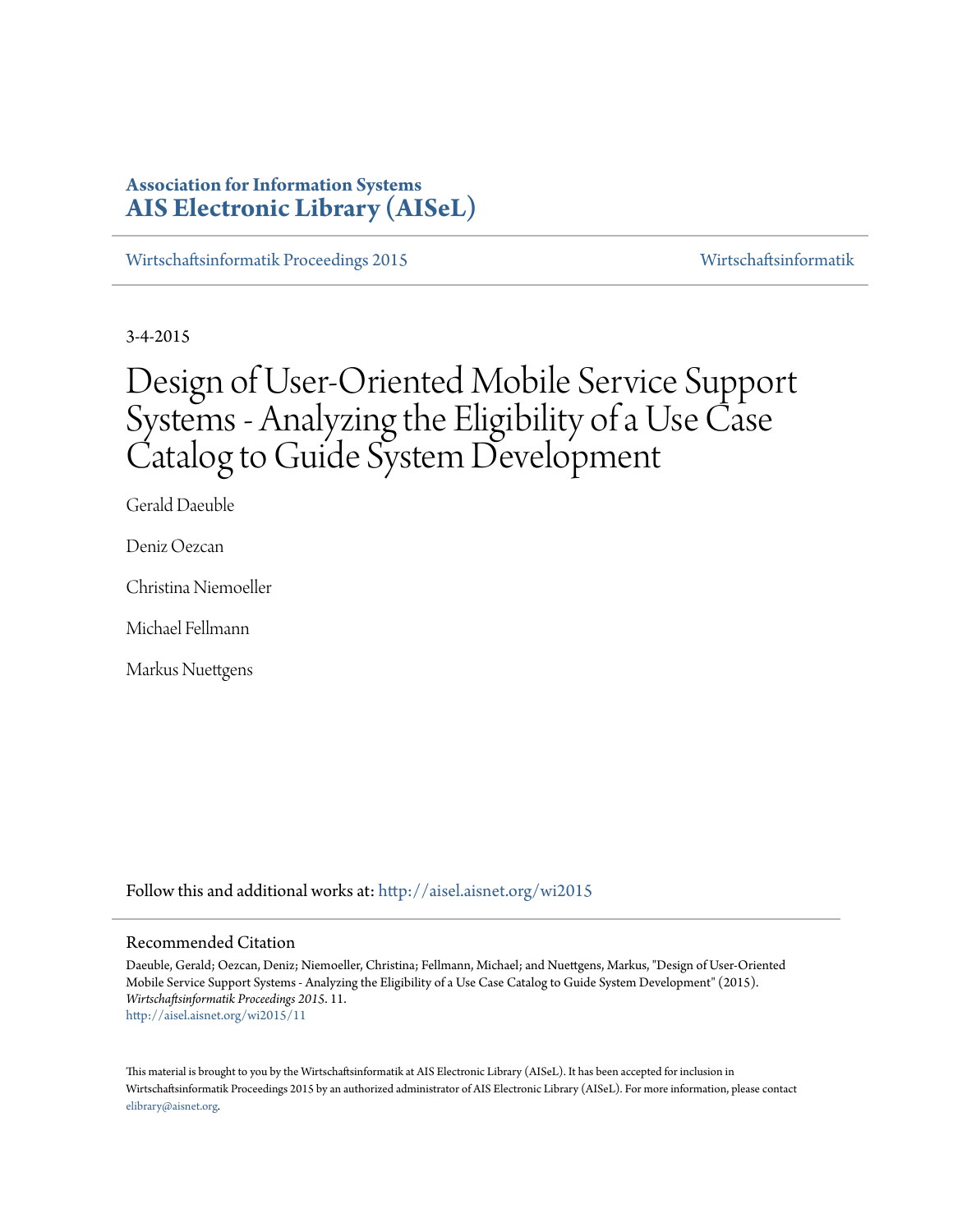# **Design of User-Oriented Mobile Service Support Systems – Analyzing the Eligibility of a Use Case Catalog to Guide System Development**

Gerald Däuble<sup>1</sup>, Deniz Özcan<sup>2</sup>, Christina Niemöller<sup>2</sup>, Michael Fellmann<sup>2</sup>, and Markus Nüttgens<sup>1</sup>

<sup>1</sup> University of Hamburg, Information Systems, Hamburg, Germany {gerald.daeuble, markus.nuettgens}@wiso.uni-hamburg.de <sup>2</sup> University of Osnabrueck, Information Management and Information Systems, Osnabrueck, Germany

{deniz.oezcan, christina.niemoeller, michael.fellmann}@uni-osnabrueck.de

**Abstract.** In virtue of the demand for mobility in many work environments such as in the field service, appropriate technology is needed to enhance operational and business efficiency. This makes flexible and mobile support for communication and coordination among actors in mobile work environments such as in the field of the Technical Customer Service (TCS) inevitable. However, designing a service support system is a complex task considering the high number and variety of components required and workflows involving several parties. Before system development can take place, requirements of the users need to be considered. Therefore, we applied two software engineering concepts comprising use cases and User Centered Design (UCD). The contrasting juxtaposition of the results allows the validation of the existing Use Case Catalog (UCC) and gives indications about the eligibility of the UCC for the design of user-oriented mobile service support systems.

**Keywords:** Mobile Service Support System, Technical Customer Service, Requirements Engineering, User Centered Design, User Interface First

12<sup>th</sup> International Conference on Wirtschaftsinformatik, March 4-6 2015, Osnabrück, Germany

Daeuble, G.; Oezcan, D.; Niemoeller, C.; Fellmann, M.; Nuettgens, M. (2015): Design of User-Oriented Mobile Service Support Systems - Analyzing the Eligibility of a Use Case Catalog to Guide System Development, in: Thomas. O.; Teuteberg, F. (Hrsg.): Proceedings der 12. Internationalen Tagung Wirtschaftsinformatik (WI 2015), Osnabrück, S. 149-163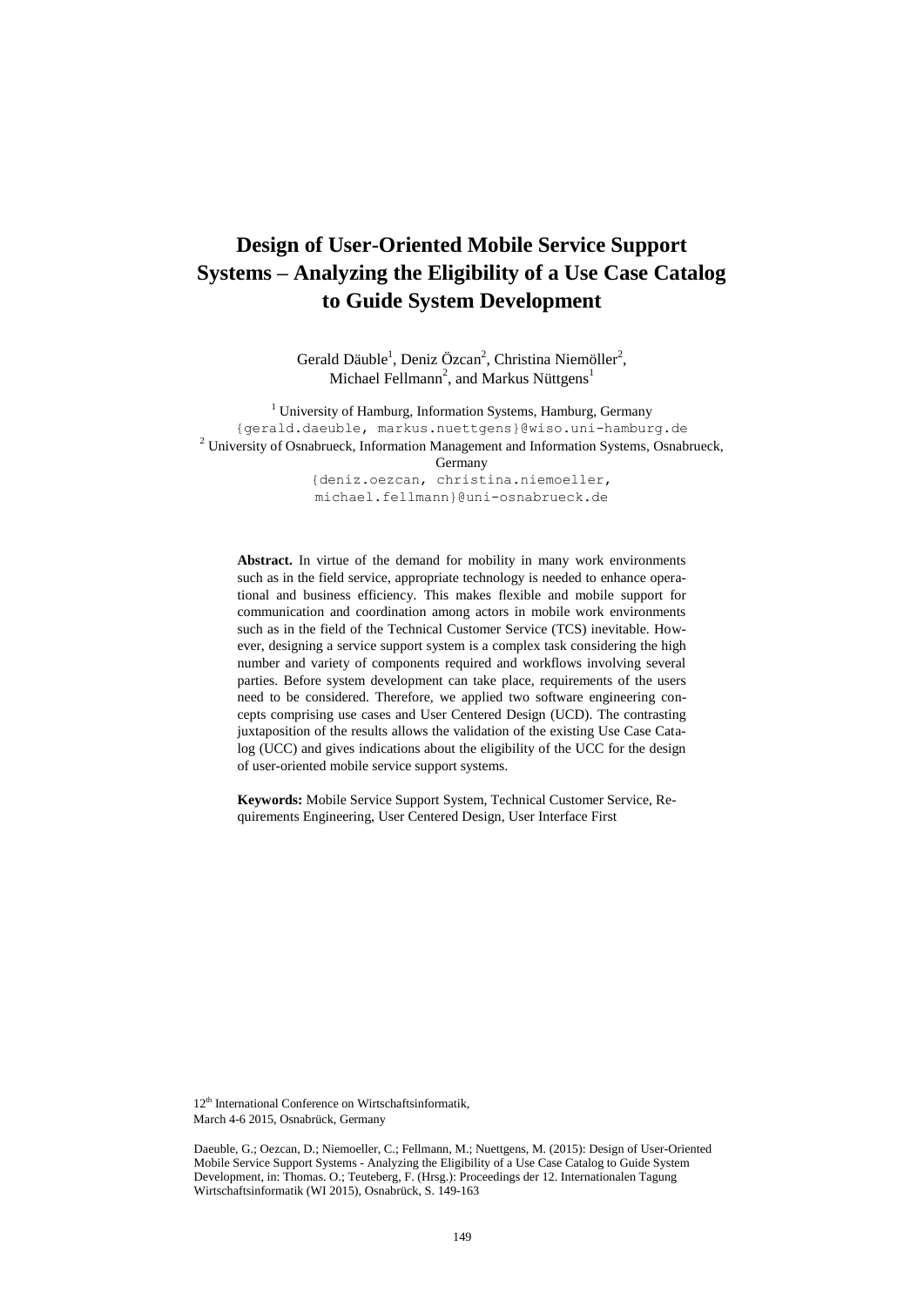# **1 Introduction**

Over the past decades, the service sector is continually growing and has fundamental share on the gross domestic product (GDP) in leading industrialized nations [1][2]. Manufacturing industry is undergoing a transition from the traditional production of products towards the integration of services and providing Product-Service Systems (PSS). Eminently, the addition of lifecycle services to traditional product concepts is a major characteristic of PSS providers. In this context, for many manufacturers the Technical Customer Service (TCS) became a major value-adding resource. Through service provision a value co-creation process is originated, caused by growing customer needs [3]. In machinery and plant engineering, lifecycle extending services such as supply of spare parts, repairs and maintenance are part of a companies' portfolio complementing their business by additional mobile business processes. The TCS is responsible for the service maintenance of different products which may come from different manufacturers and perform his tasks at different locations [4]. While a service is the application of resources including competences, knowledge and skills [5], product-related information is also required during service processing.

The variety and complexity of the products and their appropriate service activities make the management of the field service to more difficult tasks [6]. Existing and within a service process generated data is both provided and accessed by a heterogeneous group of users, such as service engineers, service technicians, back-office, and management, pursuing different purposes [7]. A service process of the TCS is not only a collection of related and structured activities or tasks, organized with the aim to meet a particular need, but it can be also recursively decomposed into sub-processes, in which each process has its clearly defined inputs, outputs, dependencies, and communication channels [8]. Furthermore, providing both "hard" technical variables of a product and "soft" variables of services regarding their reciprocal influence on each other implies barriers for the development of PSS and the appropriate service systems, since the innovation of a system is a complex task [9].

Most industrial companies already tend to use established information technology (IT) solutions for the transfer of information, data, and for the offerings of services [7] in which service systems represent a configuration of resources [10]. Due to the mobility of the field service, mobile technology is needed to enhance business efficiency by distributing information to the workforce at the point of service and making the same corporate data available to employees working inside in the company's backoffice [11]. Though, the difference is the user's need is of rather time-critical nature compared to stationary desktop computing [12]. This makes flexible and mobile support for communication and coordination among involved actors in the field of the TCS inevitable in order to enter valid input and to retrieve appropriate information in real-time. However, designing such a mobile solution is a complicated task considering the high number and variety of components required and the complexity perceived by the actors in the mobile field [11]. The overriding objective is the development of an adequate intelligent mobile service support system for the Technical Customer Service in the field of the machinery and plant engineering. This aims at providing functionalities of storing, retrieving and distributing service related infor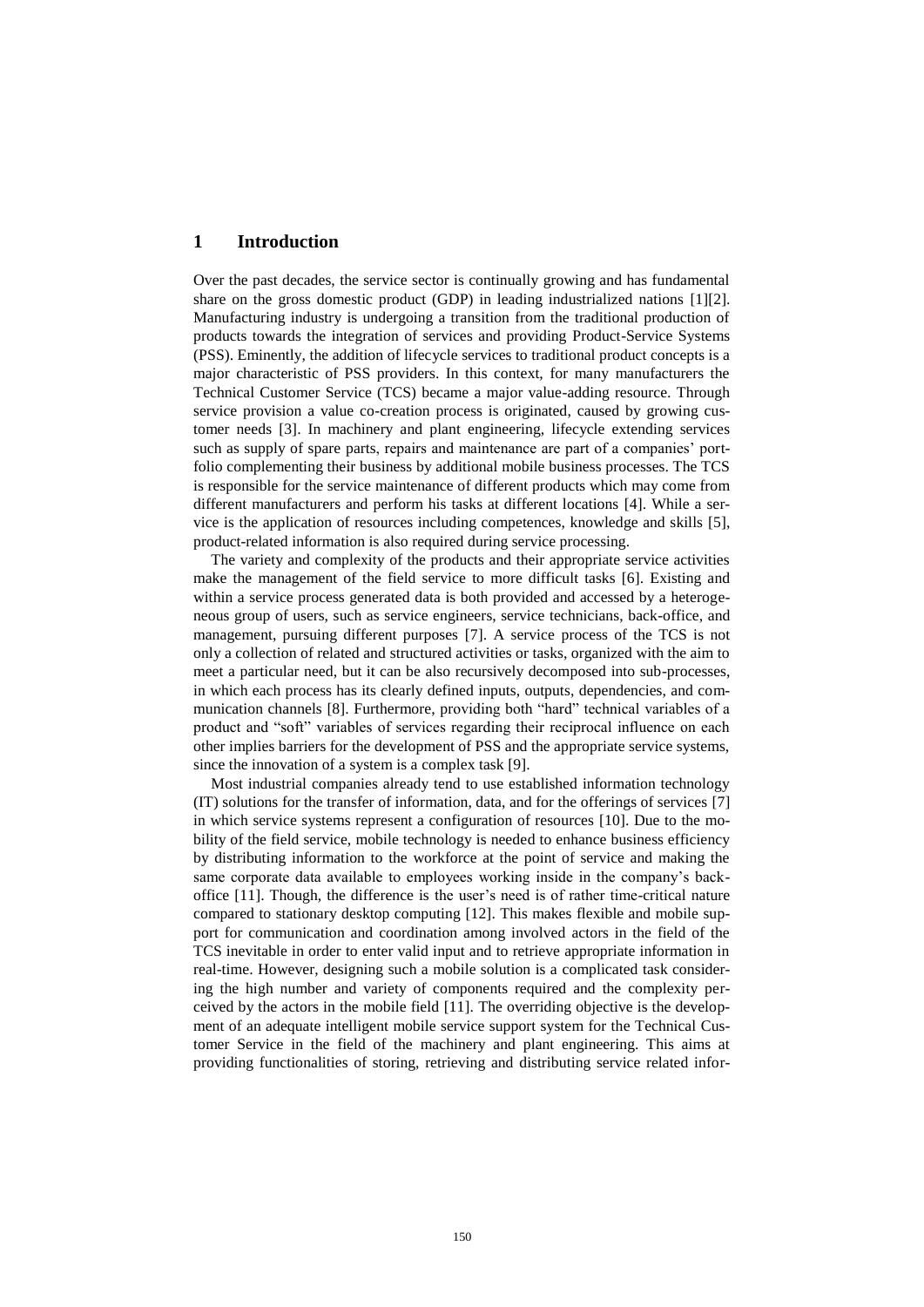mation and knowledge at the point of service. Before this can be realized, requirements of the users need to be considered for system specification. Based on former research, a Use Case Catalog (UCC) following the requirements engineering process has been already derived in order to identify necessary system functionalities as a basis for system specification [13]. Now, our research aims at the validation of the UCC by means of comparing the results from the User Centered Design (UCD) system specification. Our contribution to research is the validation of the UCC regarding its suitability for the design of mobile service support systems. Our contribution to practice is that the UCC can serve as a blueprint for the specification of mobile TCS support systems and demonstrates the different research approaches both pursuing one target: the development of a mobile service support system for the TCS.

This paper is organized as follows. In section 2, we present the methodology of our research approach. Section 3 describes the underlying requirements as foundation for mobile service support system development in the field of the TCS. In section 4, we present the UCC, in the following also entitled "Approach A". Section 5 comprises the application of the User Centered Design methodology in order to iteratively design mobile service support systems, in the following also entitled as "Approach B". In section 6, the contrasting juxtaposition of the results from both software engineering concepts takes place in order to verify the eligibility of the derived UCC. Section 7 concludes our approach and indicates further research activities.

# **2 Methodology**

Mobile business is a relatively new topic in academic research primarily addressed by various perspectives like mobile commerce or business process [4]. For our research purpose, the design of a mobile service support system in the field of the TCS, it was necessary to identify underlying system requirements on the user's side as foundation for system specification. Therefore, we followed a use case-driven requirements engineering (RE) process in order to develop use cases which assist in producing dynamic object-oriented specifications [14]. Requirements engineering itself enables the identification of the needs of system user's [15] while use cases facilitate the specification of functional requirements of systems. As a common technique for describing requirements of a system they also build a basis for precise requirement documents [16]. The investigated service design here serves the purpose of the TCS which is outbound and works in different places, using a mobile device to accomplish service orders' due to information and data processing. Considering that, a UCC in the field of repair and maintenance was developed beforehand [13] based on empirical data obtained by investigations within a leading international company providing complex technical products in the area of intralogistics. Parallel and independent from the achieved UCC, a prototype of a mobile service support system was developed. Thereto, we followed the principles of User Centered Design (UCD) and User Interface First (UIF) in order to gain application-related premises involving an applying user group [17]. Integrating user behavior into the design phase of a system specification enables the definition of indispensable system functionalities from a user's point of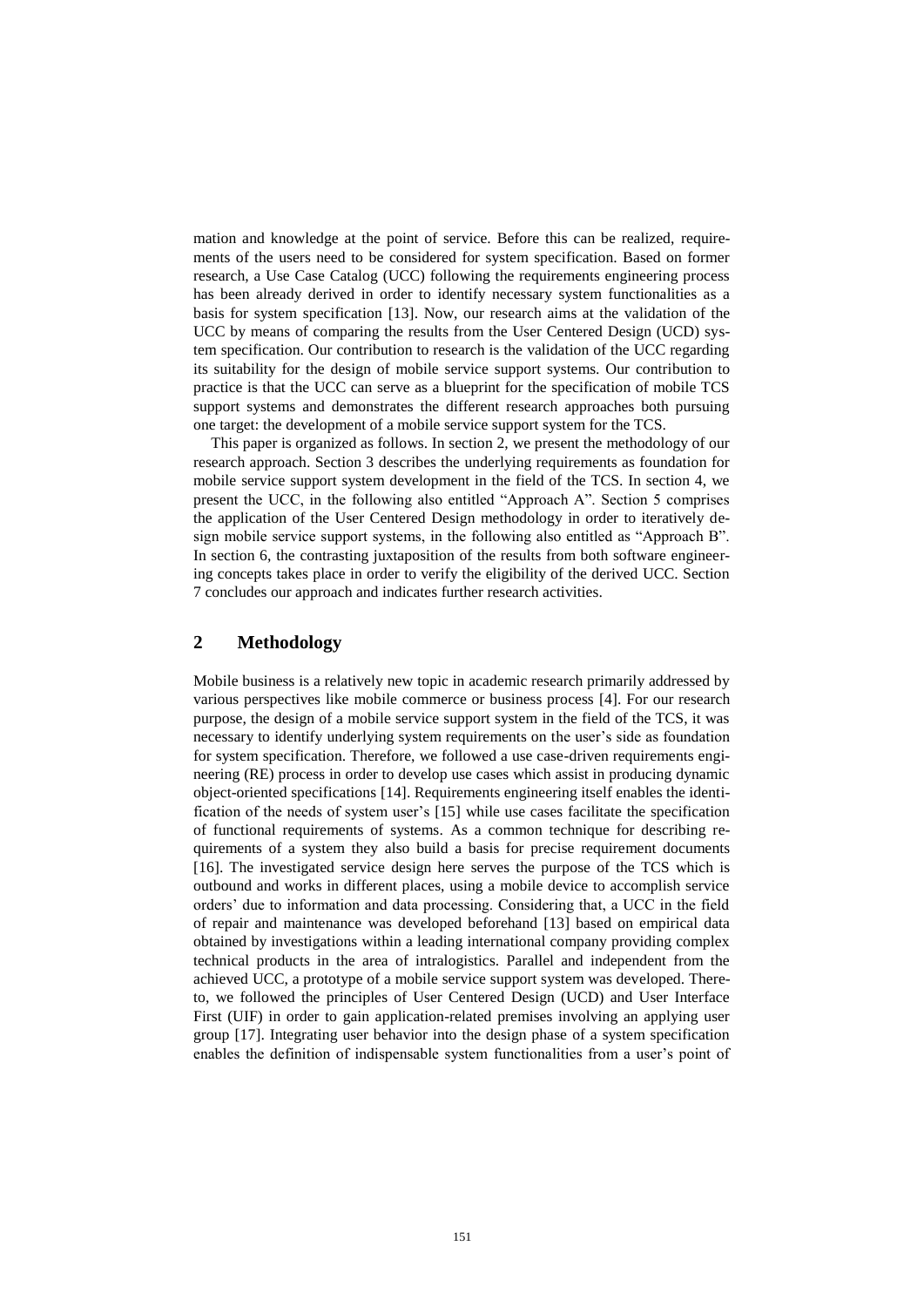view [18]. This course of action permits in the same time the consolidated treatment of all in system development involved entities which are mostly its *Environment*, *Use*, *Application* and *Device*. While the *Environment* encompasses the organizational settings surrounding the user, application and platform, the *User* can be an individual or another system, in our case the actors of the TCS. The *Application* is an applicable functionality to the user and the *Device* comprises stationary as well as handheld devices [12], whereby our focus is on the mobile use of the purposed system. System development according to UCD and UIF takes place in an iterative process in which especially the analysis, design and validation phase is executed repetitive due to potentially new or altered requirements from the validation phase and until the system copes with user requirements [19].

We validate the UCC (approach A) by showing its completeness and accordance with the results obtained by the extensive UCD process (approach B). In this way the UCC can be validated and it confirms its usefulness to guide system development.

# <span id="page-4-0"></span>**3 Requirements**

In order to elicit requirements for the design of mobile service support systems, we derived requirements from three different sources in a multi-method approach described in more detail in [20]. First, we conducted an observation (shadowing) of 77 real world processes (where each process represents a work order) of a leading company in the intralogistics sector. Second, we conducted nine qualitative interviews based on the dramaturgical model [21], whereby the interviewees come from different departments of the same company, in order to get a more holistic view on the requirements. The result of the consolidation comprises 55 requirements that have been collected by conducting the multi-method approach (31 from shadowing, 22 from interviews and 33 from literature). Table 1 shows the "Top 10" requirements according to the overall importance calculated by summing up the three values of relative importance that in turn are calculated for each requirement considering the relative frequency of mention per data source. For example, the requirement "Linked information objects" has been captured 197 times within shadowing. Since there have been 1087 occurrences of requirements in this data source (in Table 1 only 806 occurrences are given since the table has been shortened to only show the "Top 10" requirements), the relative frequency is calculated as  $197/1087 = 0,1812$ . Below the sections for functional and non-functional requirements, the cumulated frequencies per data source of the "Top 10" functional and the "Top 4" non-functional requirements are given in percent.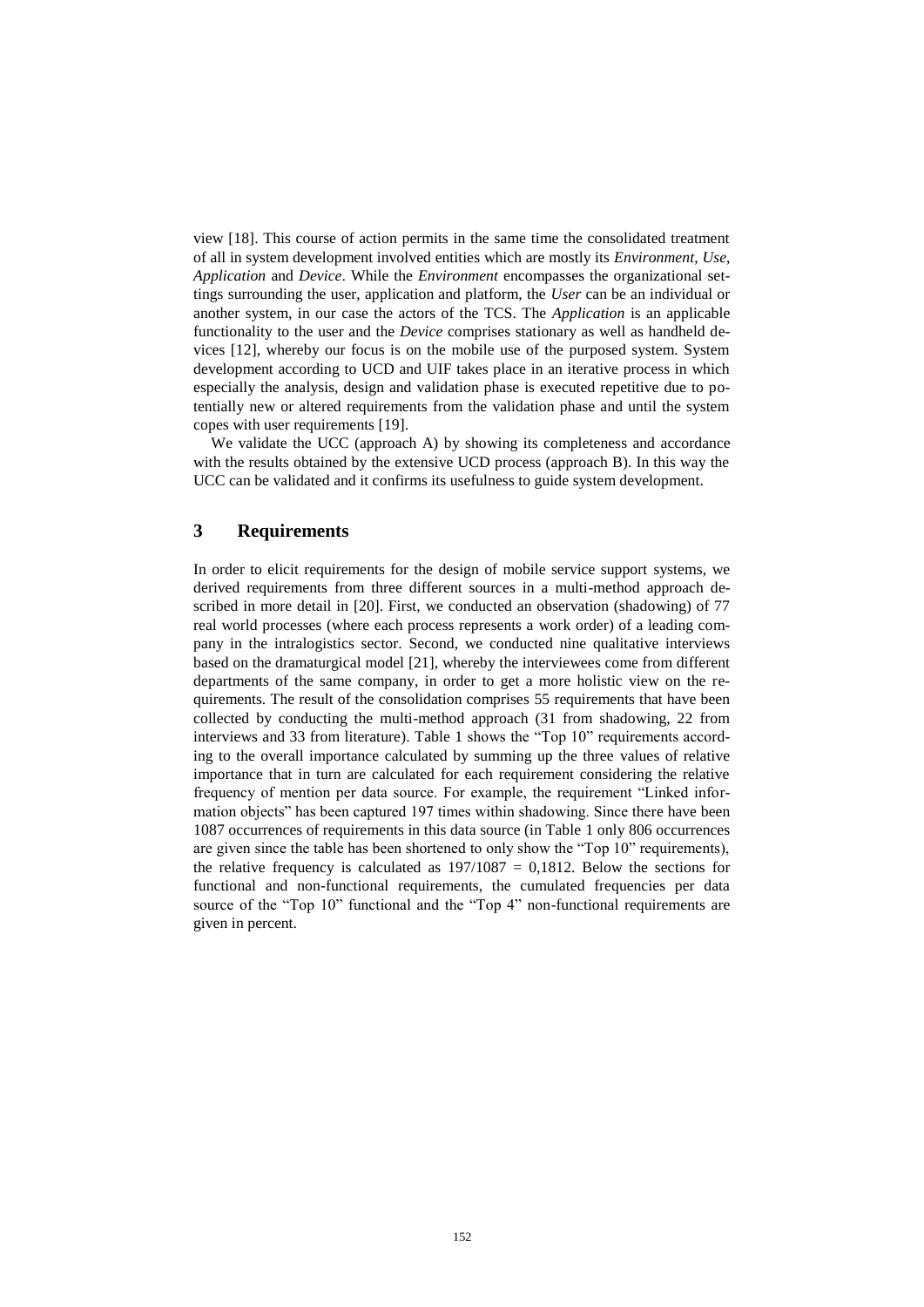|    |                                                       |              | Shadowing |        |                | Interview                                  | Literature     |        |
|----|-------------------------------------------------------|--------------|-----------|--------|----------------|--------------------------------------------|----------------|--------|
|    | <b>Functional Requirement</b>                         |              |           |        |                | Absolute and Relative Frequency of Mention |                |        |
|    | Linked information objects                            | 197          |           | 0.1812 | 5              | $0,0595$ 0                                 |                |        |
|    | Service-related Key Performance Indicator measurement | 80           |           | 0,0736 | 12             | 0,1429                                     | $\Omega$       |        |
| 3  | "Intelligent" disposition                             | 25           |           | 0,0230 | 12             | 0,1429                                     | $\Omega$       |        |
|    | Proactive information provision                       | 26           |           | 0,0239 |                | 0,0833                                     | 3              | 0,0462 |
| 5  | (Partially) automated document creation               | 81           |           | 0,0745 | 5              | 0.0595                                     | $\Omega$       |        |
|    | Filling-out assistant for forms and reports           | 86           |           | 0.0791 | 3              | 0.0357                                     |                | 0.0154 |
|    | Real-time communication with int. and ext. actors     | 3            |           | 0.0028 | 3              | 0,0357                                     | 5              | 0,0769 |
| 8  | Updating of the service history                       | 101          |           | 0,0929 | $\mathbf{0}$   | 0                                          |                | 0,0154 |
| 9  | Search and call of structured and unstructured data   | 54           |           | 0.0497 | $\overline{2}$ | 0,0238                                     | $\overline{2}$ | 0,0308 |
| 10 | Plausibility check for data collection                | 112          |           | 0,1030 | $\Omega$       |                                            |                |        |
|    | Cumulated freq. of the above requirements in %        |              |           | 70,37  |                | 58,33                                      |                | 18,47  |
|    | <b>Non-Functional Requirement</b>                     |              |           |        |                | Absolute and Relative Frequency of Mention |                |        |
|    | Centring the user                                     | $\mathbf{0}$ |           |        |                | 01                                         | 10             | 0,1538 |
|    | Data protection                                       | $\mathbf{0}$ |           |        |                | 0                                          | 3              | 0,0462 |
| 3  | Flexibility                                           | $\mathbf{0}$ |           | O      |                | 0                                          | 3              | 0,0462 |
| 4  | Usability                                             | $\mathbf{0}$ |           |        | 0              | 0                                          | 3              | 0,0462 |
|    | Cumulated freq. of the above requirements in %        |              |           | Λ      |                | Λ                                          |                | 29,24  |

**Table 1.** "Top 10" Functional Requirements, "Top 4" Non-Functional Requirements [20]

It becomes apparent that many requirements were mentioned in literature but that these are outside the scope of the real practical enquiry. This occurs especially in nonfunctional requirements (e.g. "Centering the user"). Directly related and for service processes required functionalities were captured in the shadowing and the interviews, whereas such functionalities were not often mentioned in literature. In turn, nonfunctional requirements that have been collected in the literature analysis neither occur in the practical observations nor in the interviews. Based on this holistic elicitation of requirements, the UCC has been derived by the research team of a large industry project and that have been standardized in conjunction with other industry partners outside the research project. The UCC hence embodies the elicited requirements and moreover have been confirmed by industry experts in the course of the open standardization process. The derived UCC is intended to guide the design of mobile service support systems.

# **4 Approach A: System Specification via Use Case Catalog (UCC)**

The development of a mobile service support system is a very complex task since diverse requirements (see section [3\)](#page-4-0) have to be considered spanning professional and technical aspects such as interfaces or integration technology [13]. For harnessing the complexity, the concept of use cases after Cockburn have been used, as it is a common technique for describing functional requirements of systems [22]. With the help of use cases a complete course of interaction between an actor and the appropriate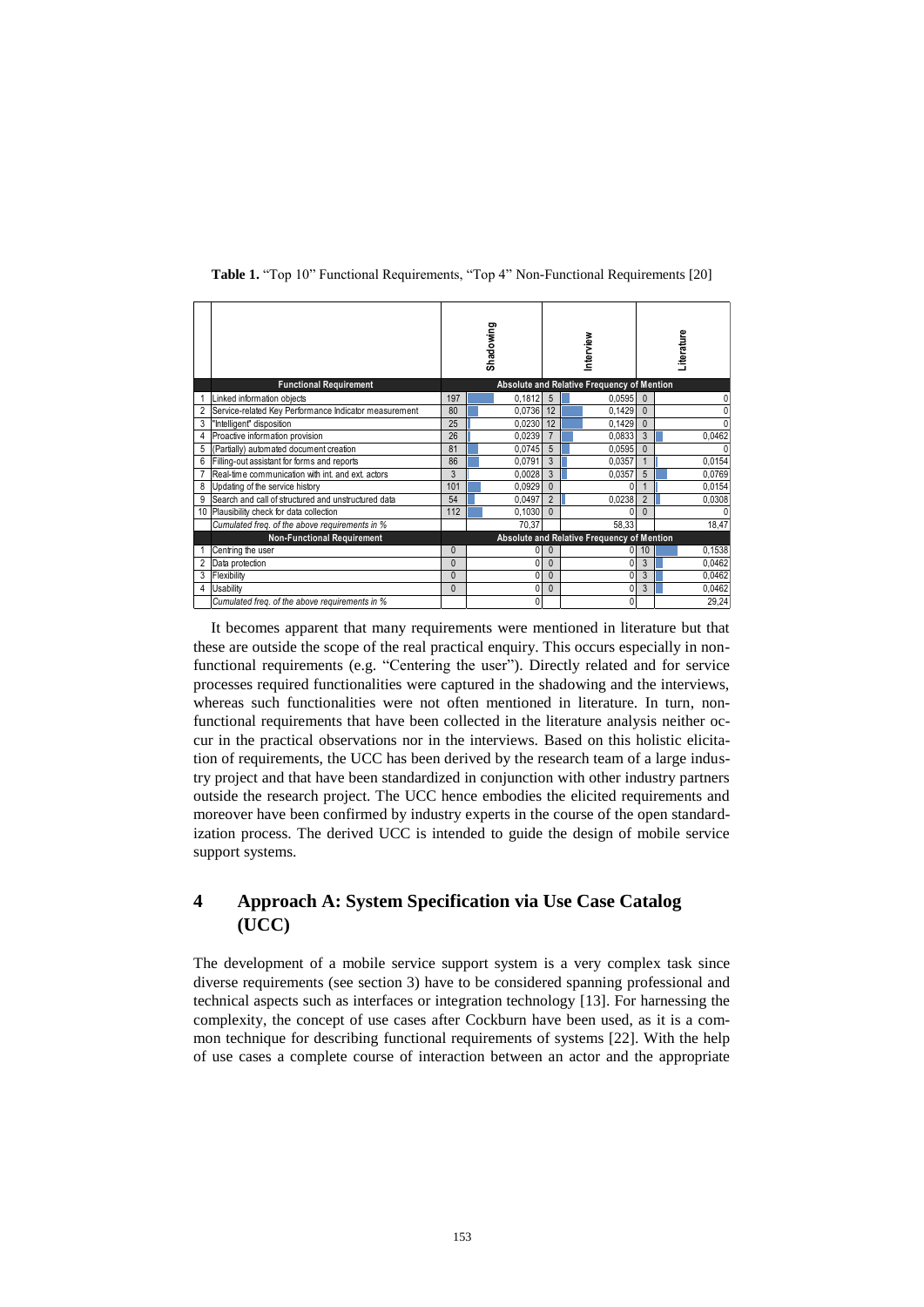system can be specified [23] as well as the basis for precise requirement documents [24].

The presented UCC has been derived according to the results of the former mentioned multi-method approach. The UCC has been documented using a template based on Cockburn [22]. The template comprises e.g. a brief description of the use case, the primary actor and further participants, the pre- and post-condition as well as input and output data and the data sources [13]. Beyond that, during the specification and standardization process, we have derived an interdependency model of the use cases that is presented in Fig. 1.



**Fig. 1.** Use Case Catalog – Interdependency Model [13, 20]

As it can be seen in Fig. 1, 16 use cases have been identified constituting the UCC. These use cases have been allocated to their primary actors consisting of *Management*, *Service Center* and *Service Technician* and the phases of the service process in which they occur. The phases have been derived from literature and comprise the stages of *Scheduling*, *Execution*, *Post Processing* and *Management*. Though the use cases are not necessarily ranged to a chronological sequence, some can depend on each other [13]. Hence, the use cases are linked via order relations (continuous lined arrows) as well as data relations (dashed lined arrows). Order relations exist if a use case is executed and causes by this the occurrence of another use case (e.g. *Contact Management* normally entails the *Work Planning* of the service order). Data relations exist if data is generated in one use case but is also needed for the execution of another use case (e.g. *Document Creation* is the data-based precondition of *Data Analysis*). In the following, we give a brief overview about the UCC, for a detailed description refer to [13].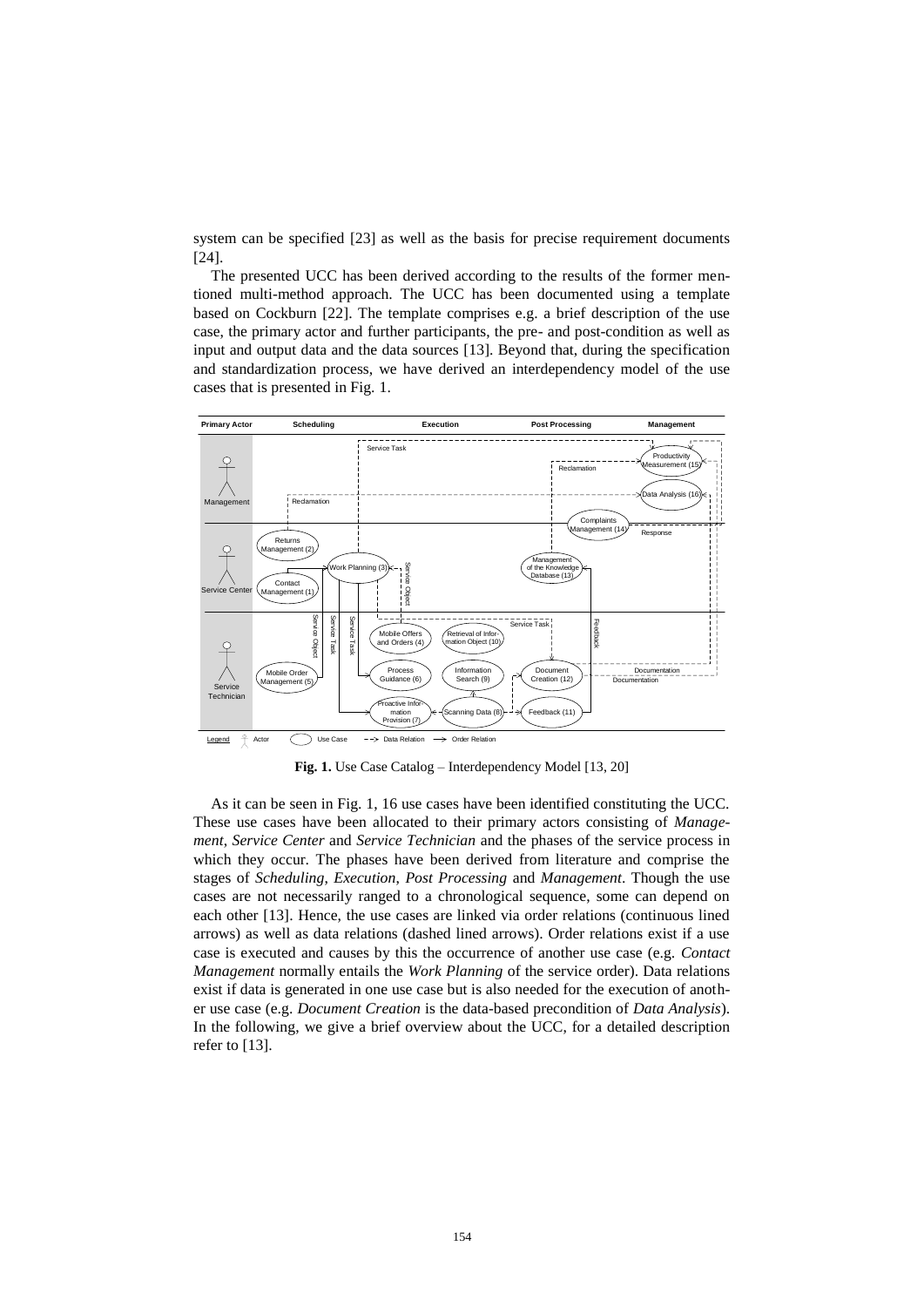#### *Scheduling Phase*

The first use case *Contact Management (1)* represents the communication of the demand of a service via various channels. This use case initiates the service processing. The *Returns Management (2)* comprises the continuous processing of warranties – from sales and delivery through to extended warranty. *Mobile Order Management (5)* allows the service technician to manage his service orders and to accept and initiate service orders autonomous and independent from the service center using the mobile service support system. Within *Work Planning (3)* new, planned as well as unplanned service objects are created and queued in existing workflows by the Service Center.

#### *Execution Phase*

During the Execution Phase, the service technician is able to place offers and to order e.g. spare parts – implemented through the use case *Mobile Offers and Orders (4).*  The *Process Guidance (6)* supports the operating technician during the service process by providing additional information. Corresponding to the use case *Proactive Information Provision (7)*, all relevant information for the service context such as manuals or recommended tools is automatically displayed on the mobile client of the service technician. The use case *Scanning Data (8)* contains the automated caption of relevant information e.g. via QR-Codes or RFID. Within the *Information Search (9)* an improved intuitive and systematic access to critical information by means of keyword search or property-hierarchies and other information objects is considered. The use case *Retrieval of Information Objects (10)* contains the retrieval of complete information objects for example service manuals.

#### *Post Processing Phase*

During service processing, the operating technician has to enter information concerning his service activities, the service object as well as the customer, which is provided to the service center according to the use case *Feedback (11).* After having finished the service work, the technician can create a service report highly automated. For this activity, the use case *Document Creation (12)* provides a context-sensitive fill-out assistant. *Management of the Knowledge Database (13)* enables the release of user generated material for the preparation of feedback and the documentation as a summary.

#### *Management Phase*

Within the case *Complaints Management (14)* return processes and warranty cases are handled. The use case *Productivity Measurement (15)* offers analytical methods for the investigation of profitability and performance, as well as the retrieval of reports concerning the optimization of the service sector. The last use case *Data Analysis (16)* investigates the documentation and complaints of the individual service orders to highlight obvious key figures and potential product weaknesses.

The UCC represents a bundle of functionalities the mobile service system needs to be available of in order to support the TCS in an adequate way.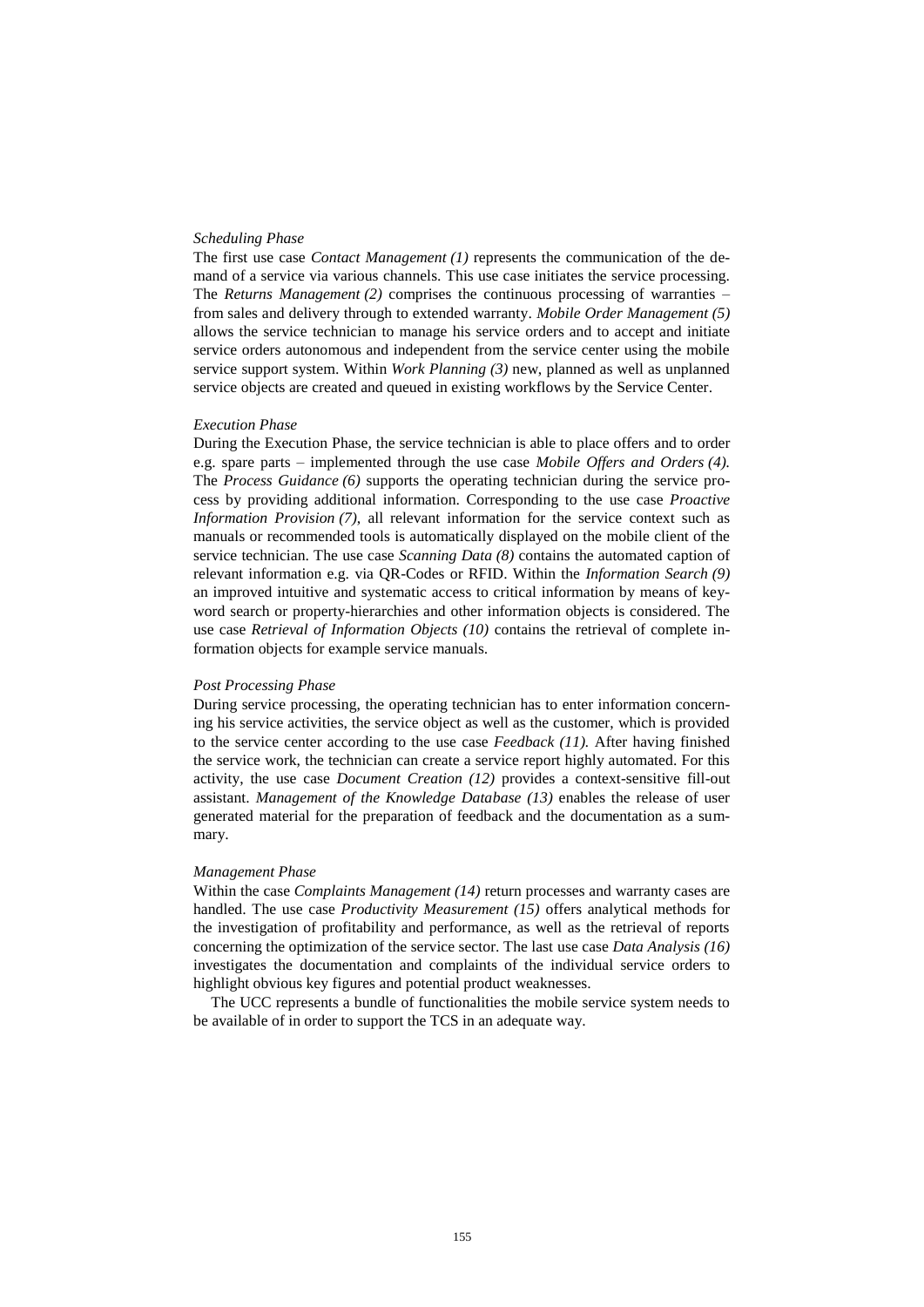# **5 Approach B: System Specification via User Centered Design (UCD)**

The question within software development at which point the end users have to be involved, has been discussed controversially. In 1991 Morten Kyng introduced a maxim of an "active cooperation between users and professional designers" [25]. Involving the user into the design process of information systems (IS) also gained importance due to the consumerization of IS. Therefore, well-designed user interfaces are a critical success factor of user acceptance [26]. But what does "design" actually mean? The term "design" can be defined in several ways: it can be a single activity, a process, a result as well as a field or discipline [19]. In the following chapter the term "design" describes a process translating requirements into an IS-artifact. This process can be separated into five phases: 1. Scope, 2. Analysis, 3. Design, 4. Validation and 5. Delivery [19]. Activities in the phases Analysis, Design and Validation are executed iteratively due to potentially new or altered requirements emerging from the validation phase.

Approach B – described in the following – underlies the paradigm User Interface First [19][27]. The user interface implemented as wireframes and semi-functional prototypes is iteratively improved by involving stakeholder's feedback into the process cycling through the phases 2 to 4. Some of these ideas go back to 1985 when Gould and Lewis introduced three principles which need to be considered in a design process: (1) early user focus, (2) implementation of prototypes as well as empirical measurement and (3) an iterative approach. This contrasts approach A which underlies the paradigm "User-Interface-Later (UIL)" [19] and a linear process from requirement analysis to the UCC.

Within approach B before mentioned principles are applied to the context of mobile support systems for Technical Customer Service. The **scoping phase** contains a mission statement and describes the overall goals of the project. The development of this prototype was part of a widespread research project so the scoping phase aligned with major research questions in terms of productivity improvements as well as the empowerment of the TCS through IS. The same prerequisite applies to approach A resulting in a similar starting point. The effort was not an incremental improvement of existing mobile support systems, but a complete new design. To measure results, metrics are defined and applied over various iterations. For the **analysis phase** the basic requirements [20] like productivity measures and state of the art of mobile support systems have been shared between the two approaches in order to start from a common foundation. The next step differed from approach A: in the subsequent **design phase,** requirements have been implemented as scribbles and wireframes at an early stage in the overall project. Layouts, workflows and underlying concepts of interaction have been integrated into the wireframes. From a conceptual perspective, elements of information representation and interaction as well as navigation elements have been added to the first iterations. Subsequently, these concepts have been implemented into a semi-functional prototype and have been discussed with stakeholders like end-users and management during the **evaluation phases**. Qualitative feedback was incorporated in the following iteration. Besides qualitative data, eye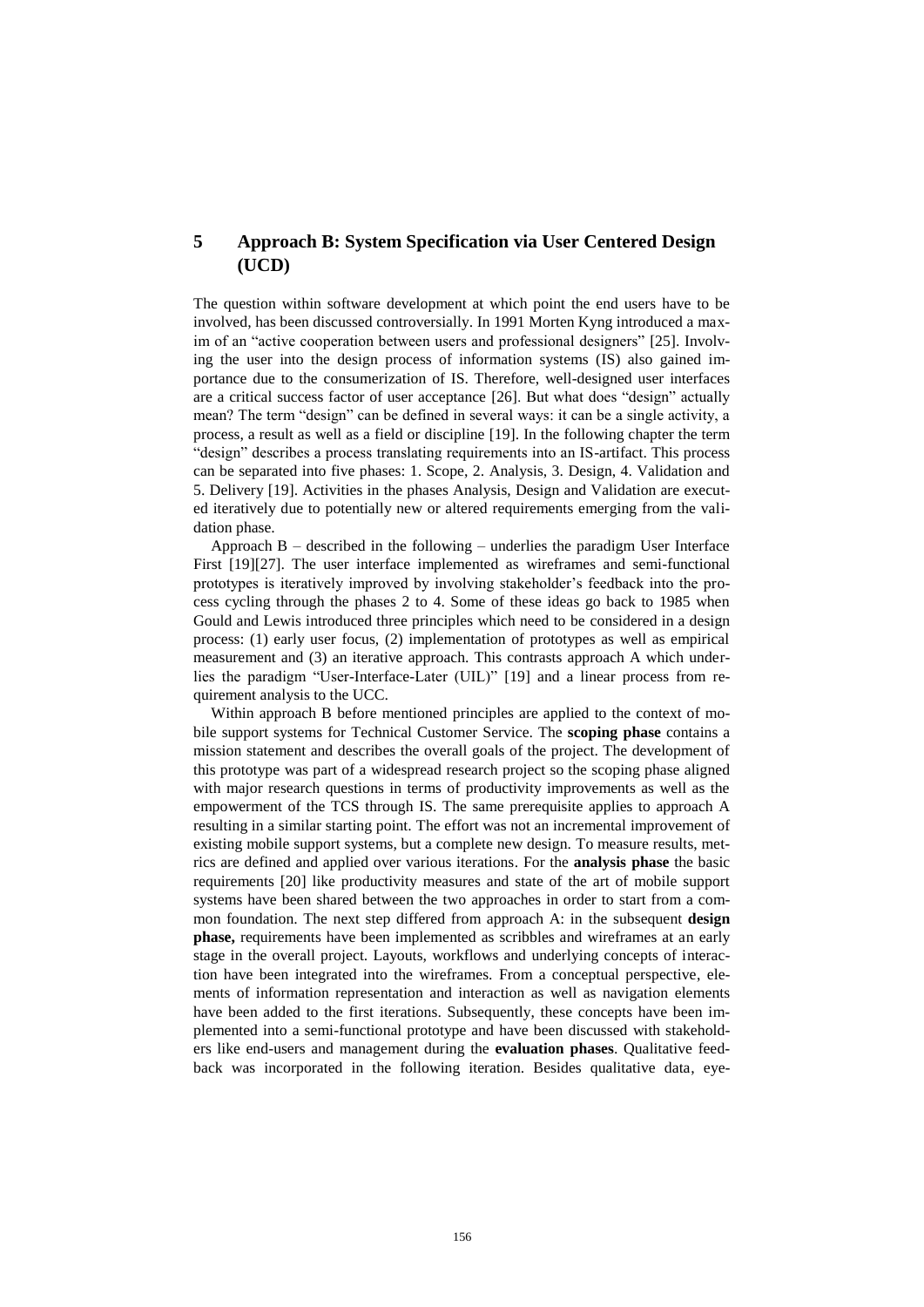tracking experiments have been conducted to measure and quantify the results of each iteration. In doing so, an assessment was possible opposing prior versions as well as in regard to the overall project goals. After several iterations the amount of major remarks decreased and after final acceptance the prototype was handed over within the **delivery phase**.

# **6 Validation of the Use Case Catalog (UCC)**

In the following section the result of approach A (UCC) is contrasted to the result of approach B (prototype applying User Centered Design). The aim is to analyze the completeness and validity of the UCC by contrasting the outcome of an extensive User Centered Design project resulting in a prototype.

As referred in section 5, one distinguishing feature between both approaches is the user interface. While the UCC has been developed under the "User Interface Later" paradigm using established methods of software engineering, the prototype has been designed considering the "User Interface First" paradigm.

To validate the UCC, prototype features (approach B) are assigned to the UCC (approach A). Therefore, statements from the iterative prototype development are matched with the use case descriptions. Also the chronology matters: the use case description contains a recommendation regarding particular phases in which a use case *should* be implemented. This recommendation is compared to the prototype, analyzing in which phase a corresponding feature actually *is* implemented. In this case, a simple "yes/no" statement would not represent the prototype's design: there are features intended to be used in a particular phase while others are not, but still can be accessed manually. An analogy is a checkout process in online shopping: after completing on the virtual shopping basket the next step is to confirm the shipping address, payment terms and processing the order. Though, in most shopping systems the customer is able to go back, add another item to the shopping cart and continue with the checkout process. The prototype is designed similar so that the user is able to stray from the beaten path if necessary and access a set of functionalities aside from the standard workflow. Based on this matching, a statement can be made whether the prototype's functionality is covered by the UCC. Table 2 summarizes the comparison of the UCC to the functionalities of the implemented prototype. It is not intended to make a statement about one approach is more eligible over the other. The purpose is to make a statement whether the UCC is (1) covering requirements and functionalities of a "real-world" extensive UCD project aiming at identical goals, and (2) if the recommended phases match.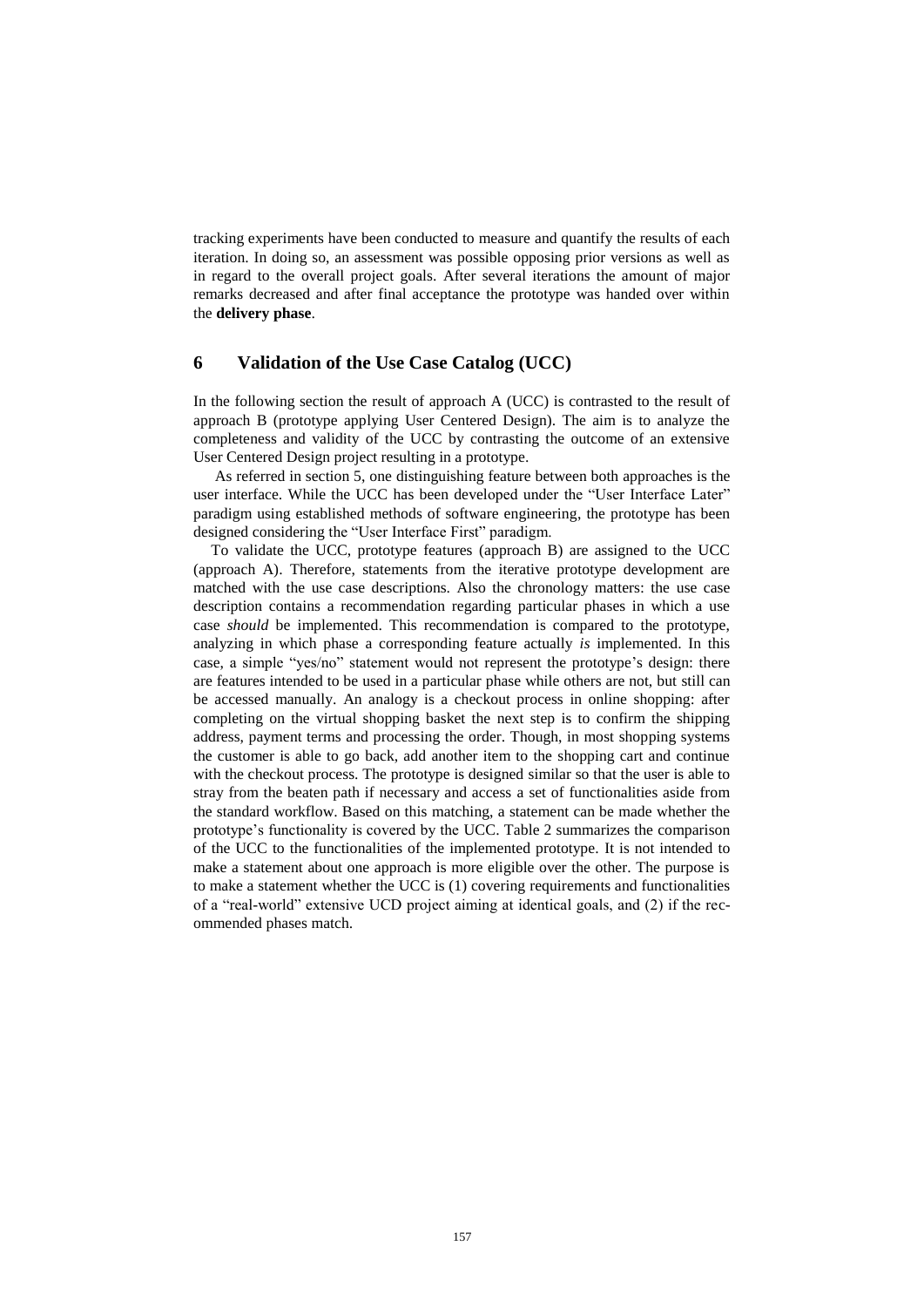# **Table 2.** Validation of the Use Case Catalog (UCC)

# **Legend**

Conceptual Perspective: Recommendation according to UCC ● Match of UCC with UCD

Prototyping Perspective: Implementation of Use Case in the standard<br>
workflow vorkflow

- (✓) Prototyping Perspective: Implementation of Use Case, but not in the Case of the Communic Communic Communic<br>(✓) standard workflow (possibility to access if required)
- X Prototyping Perspective: Use Case is not implemented
- 
- 
- 

|                       |                                                                                                                                                                                                                                                   | Occurrence in<br>Phase |                |                         |              |          |                                                                                                                                                                                                                                                                       |  |
|-----------------------|---------------------------------------------------------------------------------------------------------------------------------------------------------------------------------------------------------------------------------------------------|------------------------|----------------|-------------------------|--------------|----------|-----------------------------------------------------------------------------------------------------------------------------------------------------------------------------------------------------------------------------------------------------------------------|--|
| <b>Use</b><br>Case    | <b>Related Statement from Prototyping</b><br>(UCD)                                                                                                                                                                                                | Scheduling             | Execution      | Post Processing         | Vlanagement  | Matching | Comment                                                                                                                                                                                                                                                               |  |
| UC1<br>Contact Mgmt.  | In this particular context the Contact<br>Management is seen as a central function<br>handled in the back office. Beyond that a<br>function to record customer requests at any time<br>of the service process is implemented in the<br>prototype. | $(\checkmark)$         | $(\checkmark)$ | $(\checkmark)$          | $(\sqrt{2})$ |          | Partly matching due to assignment of this<br>function to the back office. The function is<br>not implemented within the standard<br>workflow in the prototype. Although it can<br>be accessed manually by the service<br>technician.                                  |  |
| UC 2<br>Returns Mgmt. | In this particular context the Returns<br>Management is seen as a central function<br>handled in the back office. Beyond that a<br>function to initiate return processes is<br>implemented in the prototype and accessible<br>over all phases.    | $(\checkmark)$         |                | $(\sqrt{)}$ $(\sqrt{)}$ |              |          | Partly matching due to assignment of this<br>function to the back office. The function is<br>not implemented within the standard<br>workflow in the prototype. Although it can<br>be accessed manually by the service<br>technician.                                  |  |
| UC 3<br>Work Planning | In this particular context the Work Planning is<br>seen as a central function handled in the back<br>office. Depending on the role of the service<br>technician received work orders can be refused<br>or rearranged for specific reasons.        | $(\checkmark)$         | $(\sqrt{2})$   | $(\checkmark)$          | X            | ◒        | Partly matching due to assignment of this<br>function to the back office. Although a set<br>of functions (like accepting, denying,<br>postponing of work orders) are<br>implemented. Work Planning was not<br>identified as a requirement in the<br>management phase. |  |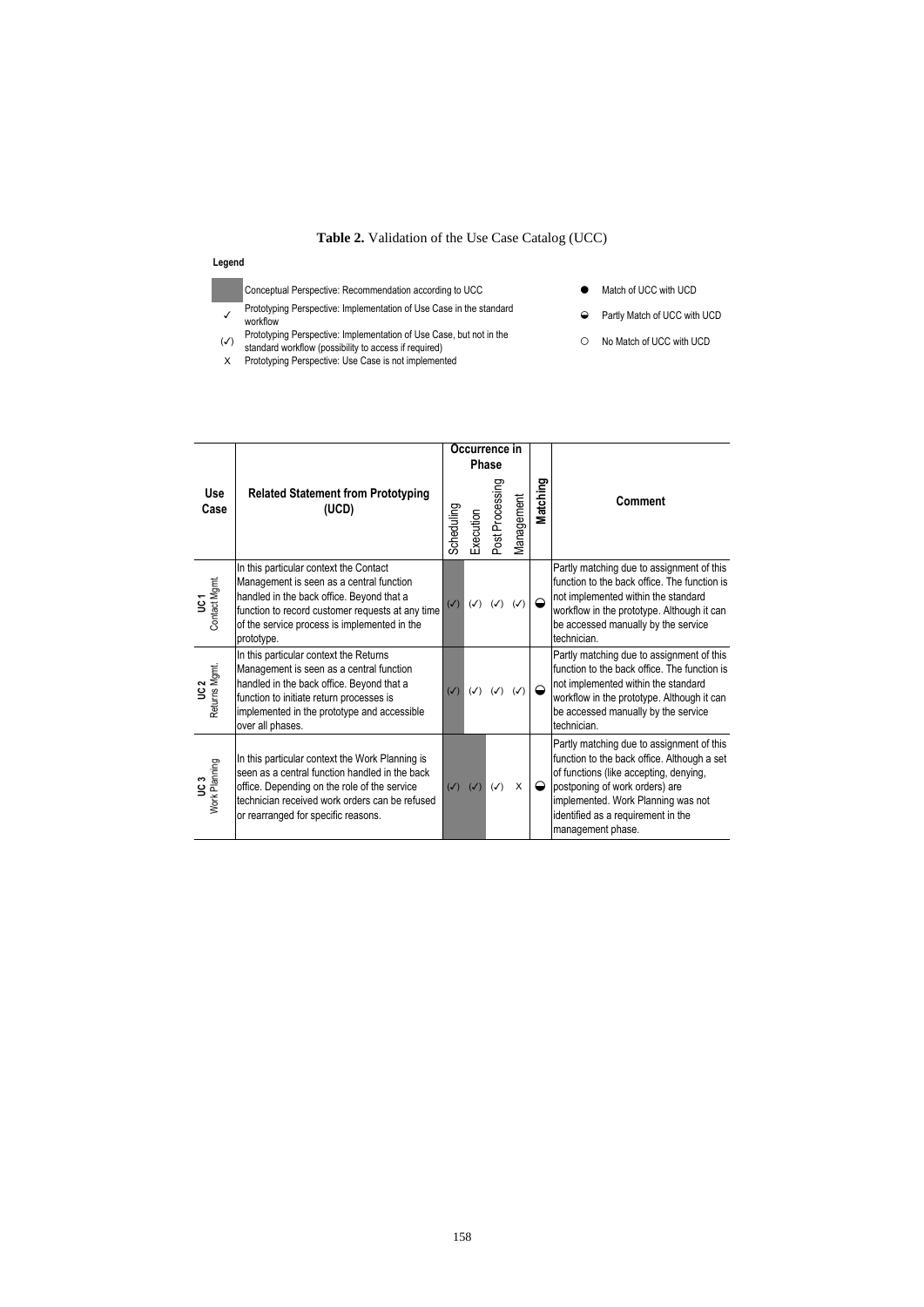|                                             | <b>Related Statement from Prototyping</b><br>(UCD)                                                                                                                                                                                                                                                                                                                                                                                         | Occurrence in<br>Phase |           |                               |                |          |                                                                                                                                                                                                                                                                             |  |
|---------------------------------------------|--------------------------------------------------------------------------------------------------------------------------------------------------------------------------------------------------------------------------------------------------------------------------------------------------------------------------------------------------------------------------------------------------------------------------------------------|------------------------|-----------|-------------------------------|----------------|----------|-----------------------------------------------------------------------------------------------------------------------------------------------------------------------------------------------------------------------------------------------------------------------------|--|
| Use<br>Case                                 |                                                                                                                                                                                                                                                                                                                                                                                                                                            | Scheduling             | Execution | Post Processing               | Management     | Matching | Comment                                                                                                                                                                                                                                                                     |  |
| Mobile Offers and Orders<br>UC <sub>4</sub> | TCS implies not only to execute maintenance<br>and repair but also acting as "point of sale" and<br>"point of service". Service technicians often<br>have a deep understanding of customer's<br>needs. Therefore, it is crucial to enable<br>technicians to directly respond to given<br>customer requirements e.g. providing<br>commercial offers and process orders.                                                                     | $(\checkmark)$         |           |                               | X              |          | Matching due to implementation within<br>the prototype. This function is part of the<br>standard workflow and also can be<br>accessed manually. This function was<br>not identified as a requirement in the<br>management phase.                                            |  |
| Mobile Order Mgmt.                          | It is possible to record a work order at any point<br>of the process. This function is implemented for<br>the actual service object as well as other objects<br>(e.g. new service objects). This request will be<br>handled in the back office in real time (to<br>schedule a separate work order or ad this work<br>order to the current one (including checking<br>restrictions like follow up work orders or<br>necessary spare parts). | $\checkmark$           |           |                               | Χ              |          | Matching due to implementation within<br>the prototype. This function is part of the<br>standard workflow and also can be<br>accessed manually. This function was<br>not identified as a requirement in the<br>management phase.                                            |  |
| Process Guidance<br>UC 6                    | Process Guidance and chronological description<br>are a key requirement. Especially less<br>experienced service technicians benefit from a<br>"wizard" providing guidance within the service<br>process.                                                                                                                                                                                                                                   | $(\checkmark)$         |           | $(\checkmark)$                | $(\checkmark)$ |          | Matching due to implementation within<br>the prototype. This function is part of the<br>standard workflow and also can be<br>accessed manually. While the execution<br>phase was of main interest, guidance<br>was also implemented in prior and<br>subsequent phases.      |  |
| Proactive Inform.<br>Provision<br>ūΩ        | Proactive Information Provision is a key<br>requirement and has been identified as a main<br>driver for efficiency. The system can suggest<br>information based on the actual context like<br>service object, location and current step of the<br>service process.                                                                                                                                                                         | $(\checkmark)$         |           | $(\checkmark)$                | $(\checkmark)$ |          | Matching due to implementation within<br>the prototype. This function is part of the<br>standard workflow and also can be<br>accessed manually. While the execution<br>phase was of main interest, this function<br>was also implemented in prior and<br>subsequent phases. |  |
| Scanning Data<br>UC <sub>8</sub>            | In contrast to manual capturing and<br>documenting data like spare part IDs and device<br>IDs Scanning Data has been identified as an<br>important factor for efficiency and data quality.<br>Through the built-in camera of the tablet QR-<br>Codes can be added to a list of assembled<br>spare parts and automatically processed<br>(including text modules) into the service report.                                                   | X                      |           | $(\checkmark)$                | X              |          | Matching due to implementation within<br>the prototype, particularly in the<br>execution and post processing phase.<br>Scanning Data was not identified as a<br>requirement in the scheduling and<br>management phase.                                                      |  |
| Information Search                          | The search for information is a vital requirement<br>of TCS and a leverage point for process<br>improvements. Adapting the search space<br>according to the actual context implies efficiency<br>potentials. The prototype suggests related<br>information through tag clouds and provides<br>context-sensitive search.                                                                                                                    | $(\checkmark)$         |           | $(\checkmark)$ $(\checkmark)$ |                |          | Matching due to full implementation<br>within the prototype. While the execution<br>phase was of main interest, Information<br>Search was also implemented in prior<br>and subsequent phases.                                                                               |  |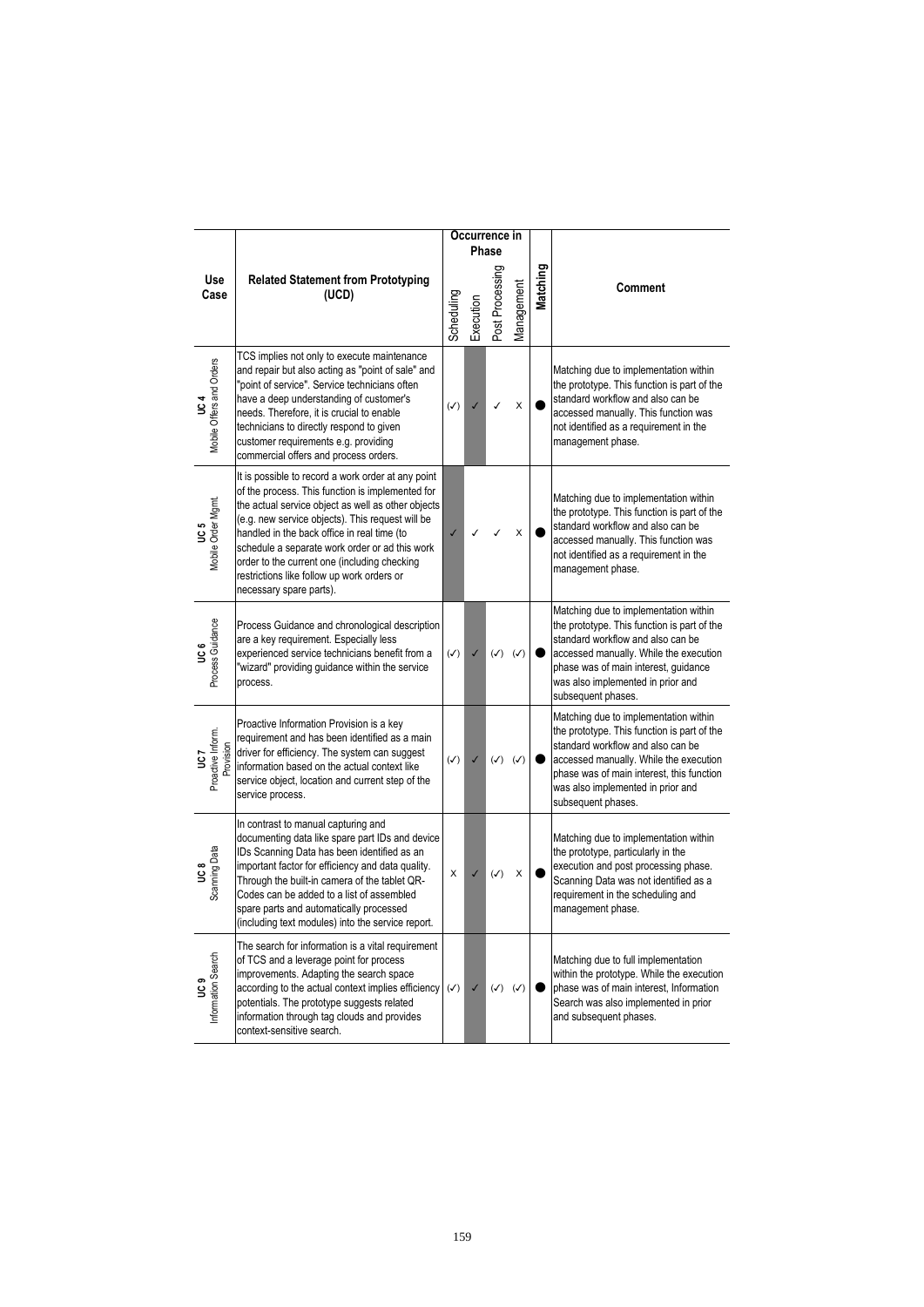|                                             | <b>Related Statement from Prototyping</b><br>(UCD)                                                                                                                                                                                                                                                                                                                                                                                                                                 | Occurrence in<br>Phase |                |                 |                |           |                                                                                                                                                                                                                                                                                                                                                             |  |
|---------------------------------------------|------------------------------------------------------------------------------------------------------------------------------------------------------------------------------------------------------------------------------------------------------------------------------------------------------------------------------------------------------------------------------------------------------------------------------------------------------------------------------------|------------------------|----------------|-----------------|----------------|-----------|-------------------------------------------------------------------------------------------------------------------------------------------------------------------------------------------------------------------------------------------------------------------------------------------------------------------------------------------------------------|--|
| Use<br>Case                                 |                                                                                                                                                                                                                                                                                                                                                                                                                                                                                    | Scheduling             | Execution      | Post Processing | Management     | Matching  | Comment                                                                                                                                                                                                                                                                                                                                                     |  |
| nform. Objects<br>UC 10<br>Retrieval of     | The provision of umpteen information objects<br>(like drawings, manuals, specifications) is<br>implemented according to identified<br>requirements and embedded in the prototype.                                                                                                                                                                                                                                                                                                  | $(\checkmark)$         |                | $(\checkmark)$  | $(\checkmark)$ |           | Matching due to full implementation<br>within the prototype. While the execution<br>phase was of main interest, this function<br>was also implemented in prior and<br>subsequent phases.                                                                                                                                                                    |  |
| UC 11<br>Feedback                           | Feedback is identified as a crux within the<br>continuous improvement process. Feedback<br>functions are implemented to gather mostly<br>structured or semi-structured information. This<br>information can be incorporated to improve on<br>customer care, service processes, products and<br>manufacturing.                                                                                                                                                                      | $(\checkmark)$         | $(\checkmark)$ |                 | $(\checkmark)$ |           | Matching due to full implementation<br>within the prototype. While the post<br>processing phase was of main interest,<br>feedback functions were also<br>implemented in prior and subsequent<br>phases.                                                                                                                                                     |  |
| Document Creation<br><b>UC12</b>            | Documentation contains two different aspects:<br>The phase where the work process is<br>documented and the overall capturing of<br>contract-related information during the whole<br>service process. By capturing related data a<br>service report is suggested to the service<br>technician. He can add or chance details in<br>contrast to write a complete service report. This<br>leads to a higher level of standardization, gains<br>in efficiency and minimized error rate. | Χ                      |                |                 | $(\checkmark)$ |           | Matching due to implementation within<br>the prototype. While post processing and<br>execution phase were of main interest,<br>Document Creation functions were also<br>implemented in the management phase.<br>Document Creation was not identified as<br>a requirement in the scheduling phase.                                                           |  |
| Knowledge Database<br>UC 13<br>Mgmt. of the | Tacit knowledge has been identified as a crucial<br>resource that should be captured and provided<br>in a structured way to improve efficiency and<br>quality of the service process. The integration of<br>knowledge management content has been<br>implemented throughout the process.                                                                                                                                                                                           | $(\checkmark)$         | $(\sqrt{2})$   |                 | $(\checkmark)$ |           | Matching due to full implementation<br>within the prototype. While the post<br>processing phase was of main interest,<br>this function was also implemented in<br>prior and subsequent phases.                                                                                                                                                              |  |
| Complaints Mgmt.<br><b>UC 14</b>            | In this particular context Complaints<br>Management is seen as a central function<br>handled in the back office. Due to the fact that a<br>service technician is the "face to the customer"<br>complaints can also be recorded from the<br>service technician at the customer's site.                                                                                                                                                                                              | $(\checkmark)$         | $(\checkmark)$ | $(\checkmark)$  |                | $\bullet$ | Partly matching due to assignment of this<br>function to the back office. The function is<br>not implemented within the standard<br>workflow in the prototype. Although it can<br>be accessed manually by the service<br>technician.                                                                                                                        |  |
| <b>UC15</b>                                 | Transparency is an important requirement in<br>order to improve processes. A mobile support<br>Example 10<br>Example 10<br>Example 10<br>Bystem is predestinated to vertex and<br>Bystem is predestinated to vertex<br>Bystem in order to enhance products and<br>$\frac{1}{2}$ management in order to enhance products and<br>A continues.                                                                                                                                        | $(\checkmark)$         |                | $(\checkmark)$  | $(\checkmark)$ |           | Partly matching due to assignment of this<br>function to the back office. The function is<br>not implemented within the standard<br>workflow in the prototype. Although it can<br>be accessed manually by the service<br>technician.                                                                                                                        |  |
| UC 16<br>Data Analysis                      | For the purpose of Data Analysis existing<br>central components are used while the mobile<br>support system provides valid information on<br>processes and products.                                                                                                                                                                                                                                                                                                               | X                      | Χ              | Х               | X              | О         | Not matching due to assignment of this<br>function to the back office. The Data<br>Analysis integrates various sources and<br>relates data. A mobile support system is<br>a crucial source of information but the<br>analysis function is mainly implemented<br>in central system. In this particular case<br>Use Case 15 meets the stated<br>requirements. |  |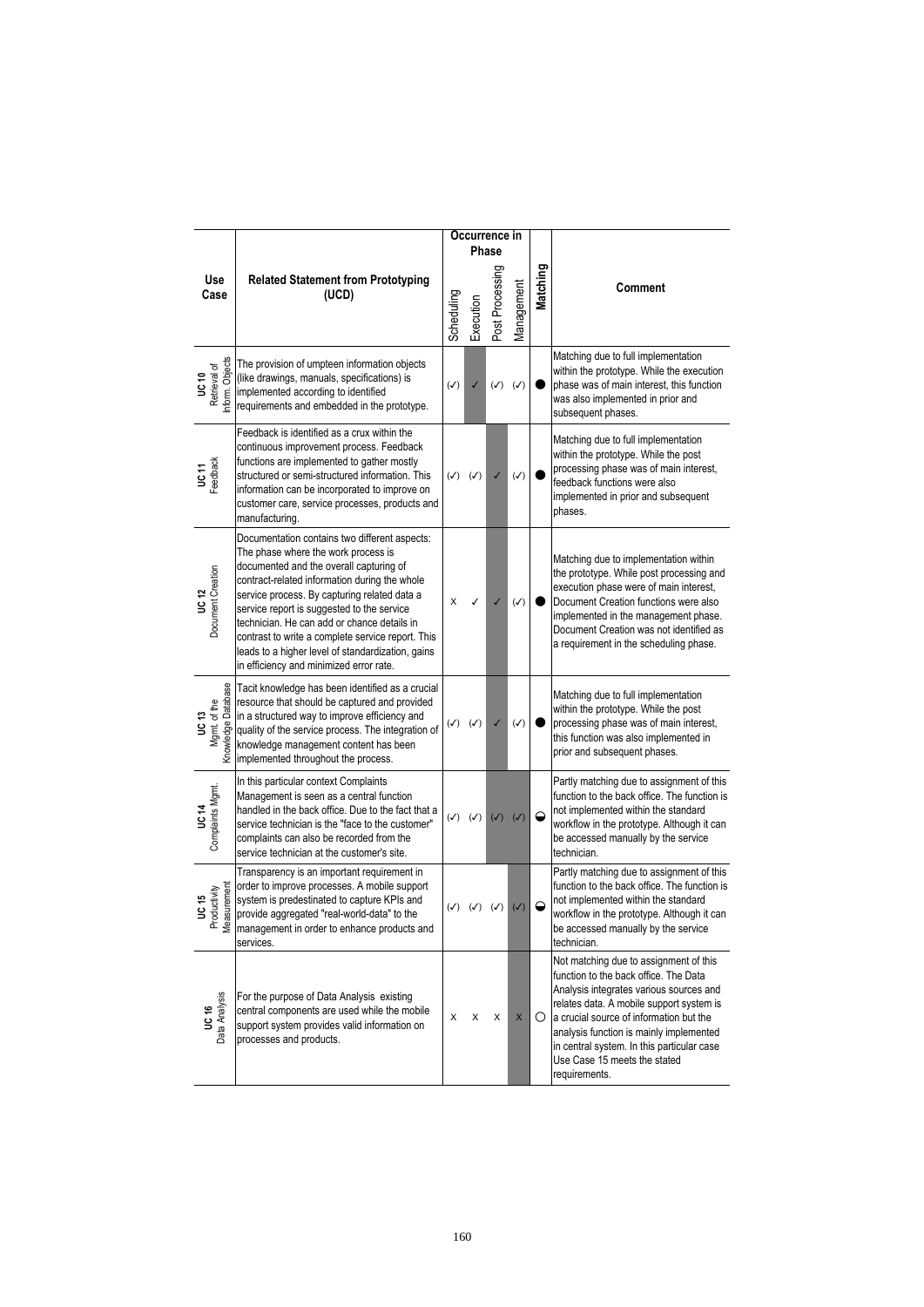The findings are summarized in the following. All functional requirements iteratively developed and enhanced through the User Centered Design process are covered by the UCC. In this "Real-world" scenario the UCC can be considered as complete. Taking the chronology into account, the recommended phase is fully confirmed 10 times (UC  $4 - U\text{C}$  13) and conditionally confirmed 5 times (UC 1, 2, 3, 14, 15) due to the availability of the prototype feature, but not within the standard workflow. For use case 16 (Data Analysis) no prototype feature is assigned. This can be explained by the practical scenario the mobile support system is designed for. Due to the division of labor between existing back office and Technical Customer Service as well as existing information systems there is no need to integrate Data Analysis capabilities into the prototype. This feature is part of existing information systems including interfaces to KPIs (Key Performance Indicators) from Technical Customer Service covered within use case 15 (Productivity Measurement).

# **7 Conclusion and Outlook**

The design of user-centered mobile service support systems is an extensive task since many requirements and existing systems have to be considered leading to a large design space. In order to handle the complexity and extent, the UCC derived from a comprehensive requirements analysis may be a viable option to inform and guide the system development, specifically the initial phases when the system and its main constituent parts are defined. However, the question remains whether the UCC is eligible to guide system development. In the paper at hand, we hence have compared the UCC to the main components of a system developed with the method of User Centered Design. The UCD-process has been executed in the same domain and with the same ultimate goal – to specify and eventually develop a user-centered mobile support system – as the UCC-based specification. A comparison between the UCC and the main components of the system developed with UCD has revealed that both share a great amount of similarity. The similarities comprise both the main constituent parts of the system and the phase of work in which these components should be used or be accessible. Hence, the UCC has been validated and confirmed by the results of the UCD process and we conclude that the UCC provides relevant information and may be used to guide system design in the early stages of design. In summary, our contribution to the scientific knowledge base is that we have shown that leveraging the  $UCC - and$ hence re-using prescriptive knowledge – is eligible to guide system development. Moreover, it may even act as a surrogate for early phases of User Centered Design where the user specifies the main components of a system iteratively, which is an expensive procedure. Future research consequently needs to quantify the economic impact of the UCC on system development, e.g. in terms of time-reduction or quality improvement. Our implication to practice is that the UCC can in fact guide the development of mobile user-centered information systems as confirmed by our comparison with the results from a UCD process. For further validation of the UCC it is currently applied to software development projects to support requirements engineering. Also the UCC is applied to existing software solutions in order to assess the IT artifact.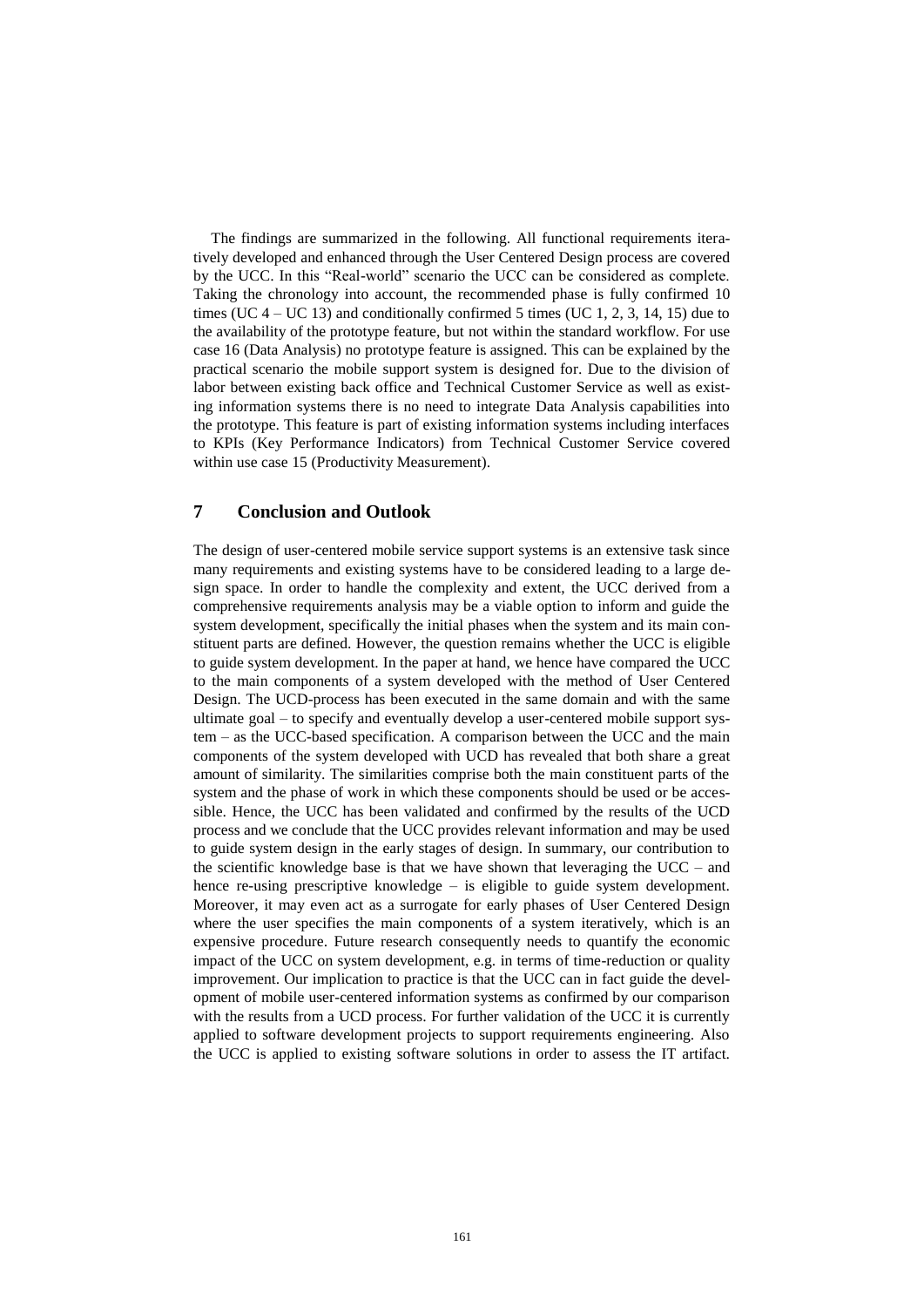Both approaches will help increasing the quality of the UCC. To ensure generalizability the UCC will be applied to other domains like medical and healthcare services and the maritime industry. Future research consequently needs to quantify the economic impact of the UCC on system development, e.g. in terms of time-reduction or quality improvement.

### **References**

- 1. Statista: Proportions of economic sectors in the gross domestic product (GDP) in selected countries in 2013, http://www.statista.com/statistics/264653/proportions-of-economicsectors-in-gross-domestic-product-gdp-in-selected-countries/ (Accessed: 09.07.2014)
- 2. Ostrom, a. L., Bitner, M.J., Brown, S.W., Burkhard, K. a., Goul, M., Smith-Daniels, V., Demirkan, H., Rabinovich, E.: Moving Forward and Making a Difference: Research Priorities for the Science of Service. J. Serv. Res. 13, 4–36 (2010).
- 3. Vandermerwe, S., Rada, J.: Servitization of business: Adding value by adding services. Eur. Manag. J. 6, 314–324 (1988).
- 4. Falk, T., Leist, S.: Effects of Mobile Solutions for Improving Business Process. Proceedings of the European Conference on Information Systems (ECIS), Tel Aviv, Israel (2014).
- 5. Maglio, P.P., Vargo, S.L., Caswell, N., Spohrer, J.: The service system is the basic abstraction of service science. Inf. Syst. E-Bus. Manag. 7, 395–406 (2009).
- 6. Papadopoulos, H.T.: A field service support system using a queueing network model and the priority MVA algorithm. Omega. 24, 195–203 (1996).
- 7. Schütz, J.: Combining Language Technology and Web Technology to Streamline and Automotive Hotline Service Support System. Proceedings of AMTA. pp. 180–189 (1996).
- 8. Qiu, R.G.: Computational Thinking of Service Systems: Dynamics and Adaptiveness Modeling. Serv. Sci. 1, 42–55 (2009).
- 9. Wallin, J., Kihlander, I.: Enabling Product-Service System Development Using Creative Workshops: Experiences from Industry Case. International Design Conference - Design 2012. pp. 321–330 (2012).
- 10. Spohrer, J., Vargo, S.L., Caswell, N., Maglio, P.P.: The Service System Is the Basic Abstraction of Service Science. Proceedings of the 41st Annual Hawaii International Conference on System Sciences (HICSS 2008). pp. 104–104. Ieee (2008).
- 11. Wang, Y., van de Kar, E., Meijer, G.: Designing Mobile Solutions for Mobile Workers Lessons Learned from a Case Study. Proceedings of the 7th international conference on Electronic commerce. pp. 582–589 (2005).
- 12. Andersson, B., Henningsson, S.: Developing mobile Information Systems: Managing additional Aspects. In: Alexander, T., Turpin, M., and van Deventer, J. (eds.) Proceedings of the 18th European Conference on Information Systems. pp. 1–12. , Pretoria, South Africa (2010).
- 13. Özcan, D., Fellmann, M., Matijacic, M., Däuble, G., Nüttgens, M., Thomas, O.: Use Case based description of IT-supported customer service processes. Proceedings of XXII. International RESER Conference., Aix-en-Provence, France (2013).